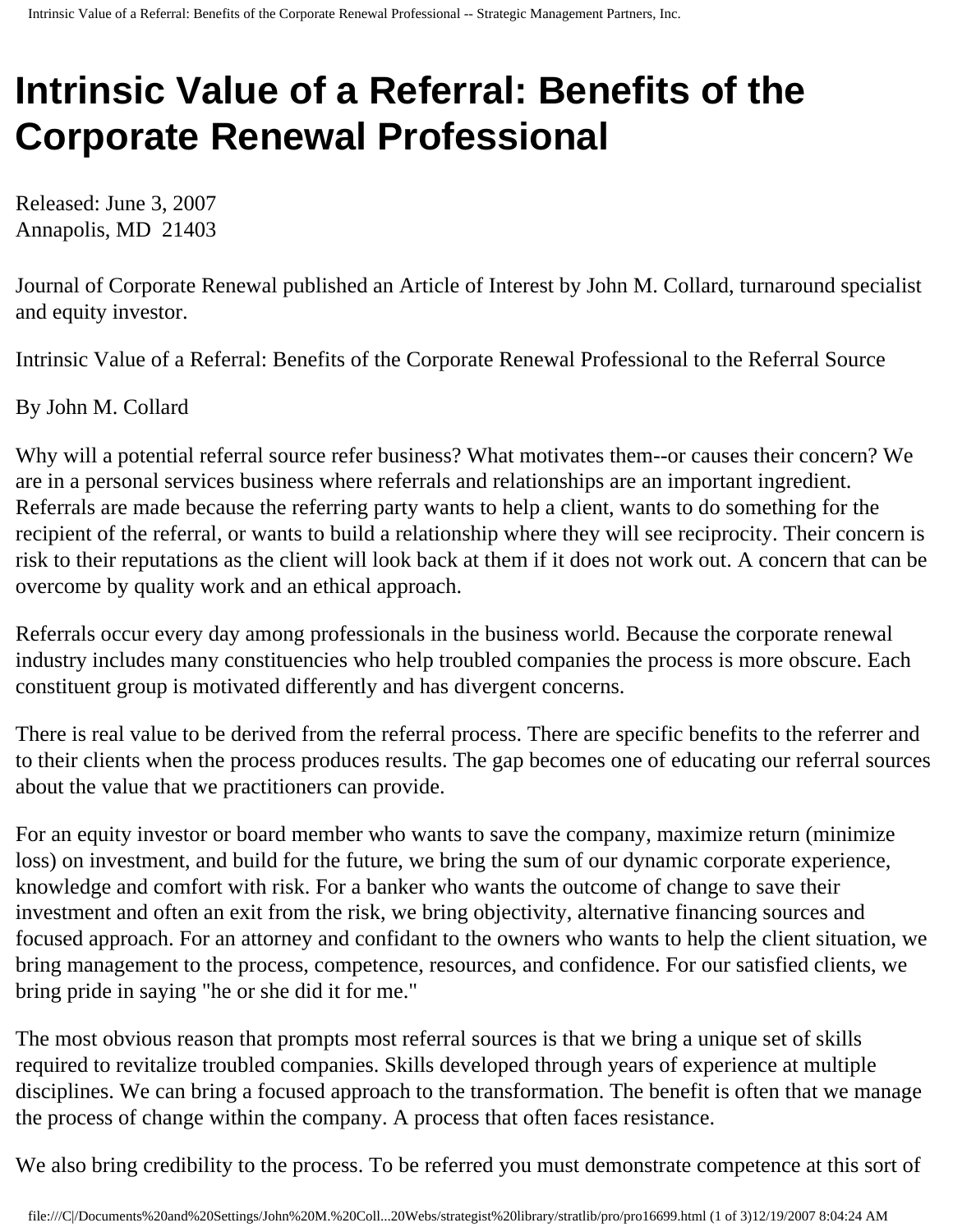Intrinsic Value of a Referral: Benefits of the Corporate Renewal Professional -- Strategic Management Partners, Inc.

work. This is where your reputation is paramount to demonstrate an ability to achieve results and an ethical approach. This credibility is important when a practitioner is working with stakeholders because it gives weight to the approach and encourages believability. Our own CTP program works to bolster credibility and provide a benchmark for competence.

Third party credibility can come from just being an outsider. An objective assessment of the situation is required. An unbiased look can determine if the company is turnable, how, and in what time frame.

Leadership requirements differ when in a troubled situation. We bring a familiarity with these types of situations that is valuable to the revitalizing. There is no substitute for having been in crisis situations before and having the ability to bring this experience into a new assignment.

People work with whom they know, trust and respect--they must feel comfortable. Relationship building is important to the success of a practice. While we practitioners are expanding our network our potential referral sources are also expanding theirs. Being visible helps, but getting to know professionals and letting them get to know you and your accomplishments is crucial.

Relationships among firms are based on confidence in the professionals. Because this is a building process we should rely on the recommendations of those we respect and trust. There should be a synergy of experience in referring other turnaround firms so that skills do not overlap. Reciprocity is important. You need to refer business to others if you expect to obtain business from them. Although this is not always a one for one exchange, the willingness to work with referral sources is the idea.

In many cases there is concern on the part of the referring party that they will lose control of the account and not have access to influence or deliver services. While a real concern, there are ways to achieve results that are in the best interests of the client and nurture a relationship. Trust and reputation are key.

We look to others for help when we need resources. When a practitioner firm is at capacity and lacks resources to take on another client engagement they will look to others to augment their staff or pass business along to a colleague. Geography can play a role in offering economical services to a client. It can be less costly to use local resources and avoid burdening the client with high travel costs. A key reason to refer business or bring in a colleague is for their specialization in an industry, a process, or particular situation.

Our industry is emerging and the referral process is an important part of this course. There is value in the way that practitioners can affect change. Continuing to deliver value to referral sources and clients will fuel the process. Please feel free to contact me with your thoughts and ideas at 410-263-9100.

The Value Model: [Why Refer? => And the Client/Referrer Benefit] Unique Skill-Set => Manage Change Process, Provide Focused Approach Credibility => Objective Assessment, Competence, Reputation Situation Familiarity => Been There Before, Experience With Crisis Working Relationship => Confidence, Synergy, Future Referrals Resource => Geographic Location, Specialization, Capacity